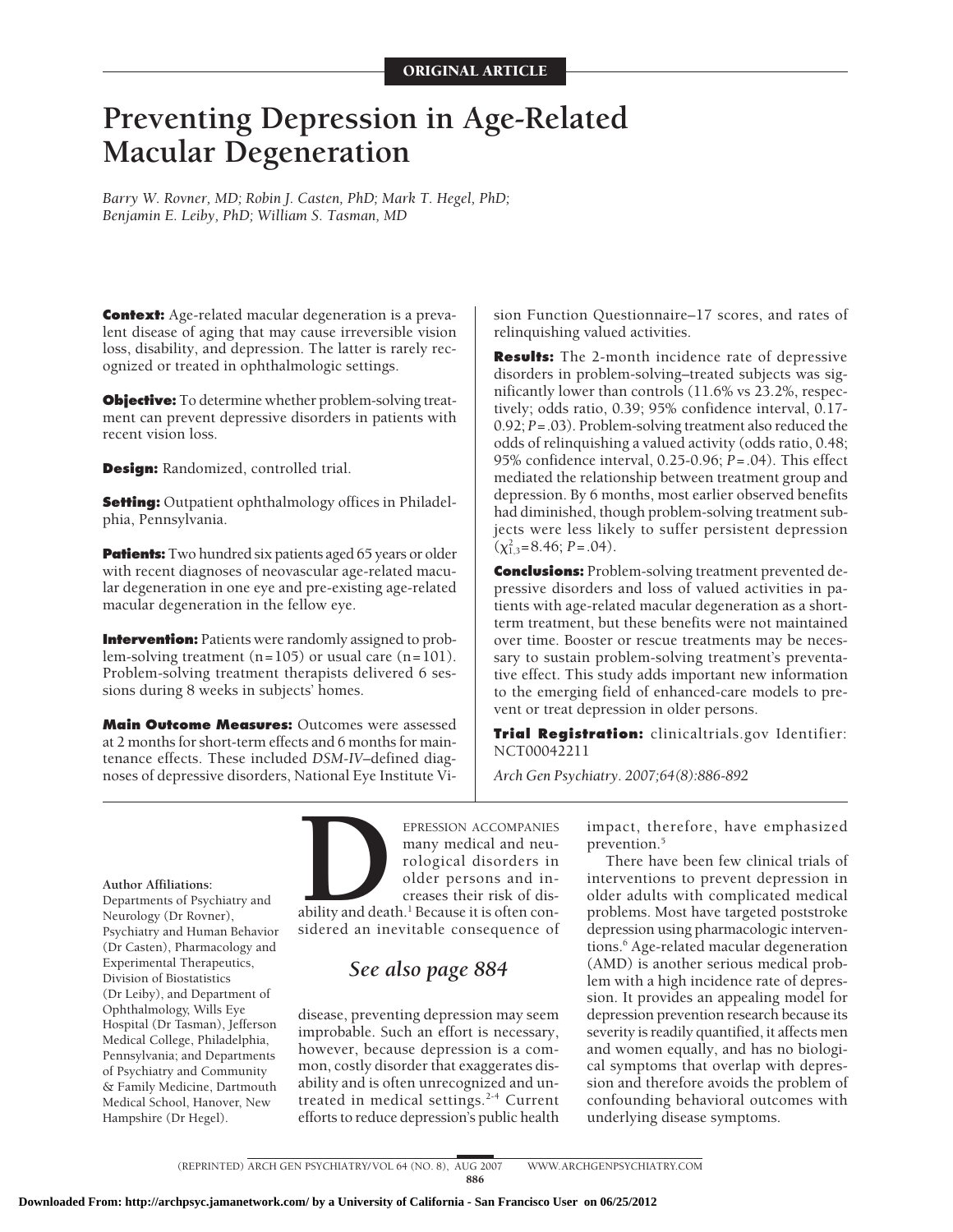Age-related macular degeneration is the most common cause of legal blindness in the United States and affects almost 10 million people.7,8 It is caused by deterioration of the macular region of the retina and can lead to various pigment changes, such as geographic atrophy (a dry form of AMD) and choroidal neovascularization (neovascular, or wet, AMD).<sup>9</sup> Patients with bilateral AMD are often overwhelmed by their newfound difficulty of engaging the world and are frustrated by the challenge of remaining independent. As a result, many develop persistent depression and suffer further functional decline.10 We have found, for example, that almost 30% of patients with bilateral AMD will develop a depressive disorder within a few months of their second eye becoming affected.<sup>11</sup>

This article reports results from the Preventing Depression in AMD Trial, a randomized, controlled clinical trial that compared the efficacy of problem-solving treatment (PST) with usual care in preventing depressive disorders in patients with AMD. Problem-solving treatment is a behavioral treatment that teaches problem-solving skills and posits that inaccurate appraisals of problems and difficulty deriving and implementing adaptive solutions can lead to depression.<sup>12</sup>

We tested the hypothesis that PST would reduce the incidence of depressive disorders at 2 months (shortterm effects) and 6 months (maintenance effects) after implementation compared with usual care and, secondarily, that it would improve subject ratings of vision function and prevent loss of valued activities.

# METHODS

#### **SAMPLE RECRUITMENT**

We recruited subjects from the retinovitreous clinics of Wills Eye Hospital in Philadelphia, Pennsylvania. The inclusion criteria were being older than 64 years and having neovascular AMD in one eye diagnosed within the preceding 6 months and preexisting AMD in the fellow eye. We chose these parameters to identify nondepressed patients with recent bilateral visual impairment who were at high risk for depression. These risk characteristics define a selective preventive intervention, which, according to the Institute of Medicine's recent classification of preventive interventions,<sup>5</sup> targets a population subgroup whose biological, psychological, or social characteristics increase their risk of disorder. By contrast, an indicated preventive intervention targets higher-risk persons who already have detectable signs of disorder but do not meet diagnostic criteria. For this trial, we excluded patients with *DSM-IV*–defined diagnoses of depressive disorders or current treatment for depression. Many such patients were excluded prior to the baseline assessment based on medical record evidence of depression. This accounts for the low rate of depression at the baseline assessment. We also excluded patients with cognitive impairment or confounding eye conditions. Thomas Jefferson University's institutional review board approved the informed consent form and procedures to access medical records to identify eligible subjects.

To obtain the sample, we reviewed ophthalmologists' dictated reports of fluorescein angiograms, confirmed diagnoses with treating ophthalmologists, and contacted potential subjects. They were patients who had previously signed a document permitting review of their medical records for research purposes. This method of ascertainment was objective and verifiable, avoided relying on ophthalmologists to identify eli-



**Figure.** Patient flowchart.

gible cases, and prevented other selection biases. We used a random-numbers table, sealed envelopes containing treatment assignments, and a fixed randomization scheme with a 1:1 allocation ratio to assign subjects to 1 of the 2 study groups. We used a permuted random block design to ensure balance between treatment groups according to their time of patient enrollment. Block sizes (4 or 6) were chosen at random to mask the blocking process. The outcome assessors were unaware of subjects' treatment assignment in this singlemasked study.

The **Figure** depicts the sample's enrollment, randomization, and assessment. From December 2001 to July 2005, we identified 602 potentially eligible patients; of these, 206 (34.2%) were randomized to the PST (n=105) or usual care (n=101) group. The major reasons for nonparticipation  $(n=396)$  were refusal  $(n=263 \mid 66\%)$ ; inability to contact patient  $(n=53 \mid 13\%)$ ; cognitive impairment  $(n=19 \mid 5\%)$ ; depression  $(n=14 [4\%])$ ; and other reasons  $(n=47 [12\%])$ . Nonparticipating patients were similar to enrolled subjects in their demographic characteristics, visual acuity, and responses to a screening measure of depression. During the trial, 17 (8.3%) subjects dropped out of the study (11 PST subjects and 6 controls). In the PST group, 9 cited loss of interest for dropping out; 1 was too ill; and 1 died. They did not differ significantly from retained subjects on any clinical or demographic characteristics that would suggest an increased risk of depression (data not shown). Among controls, 3 cited loss of interest, 2 were ill, and 1 died.

# **PST VS USUAL CARE INTERVENTIONS**

Problem-solving treatment is a manual-driven psychological treatment that teaches problem-solving skills.<sup>11</sup> It addresses negative perceptions that may interfere with finding practical solutions to problems and teaches the following problemsolving skills: (1) defining problems, (2) establishing realistic goals, (3) generating, choosing, and implementing solutions, and (4) evaluating outcomes. Subjects are encouraged to use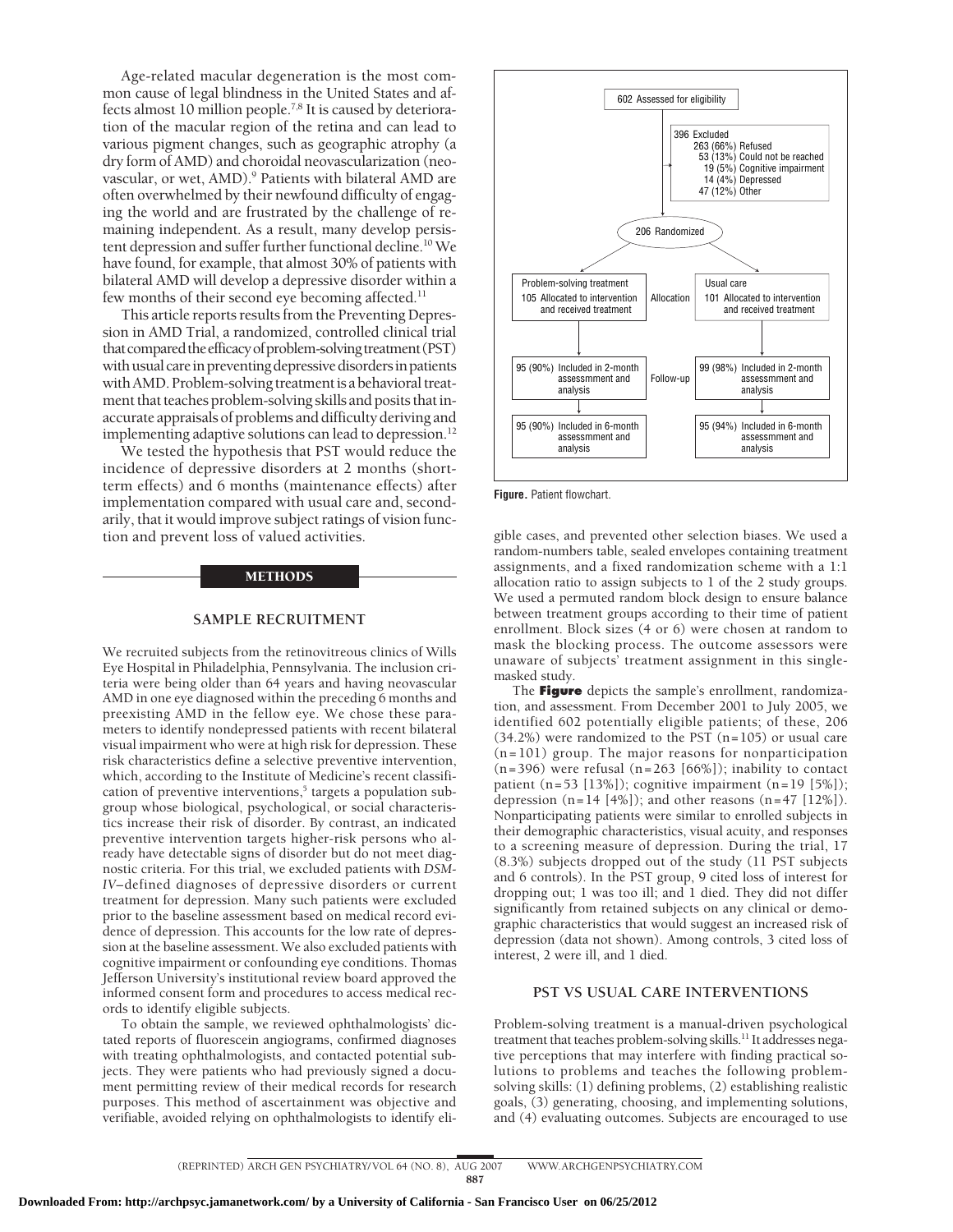these skills routinely to develop practical compensatory strategies to achieve valued functional goals and thereby prevent depression.

Subjects randomized to both PST and usual care continued to receive treatment as usual from their ophthalmologists or other health care providers. Usual care subjects were offered PST once the clinical trial was completed. During the trial, no subjects in either treatment group received outside specialty mental health treatment. There were no statistically significant differences in the proportions of subjects (PST vs usual care, respectively) who received low-vision rehabilitation (35.1% vs 34.7%; *P*=.96), used optical devices (80.9% vs 78.9%; *P*=.74), or were treated with antidepressant medications (3.2% vs 3.2%; *P*-.99).

# **PST TRAINING AND FIDELITY ASSESSMENT**

Problem-solving treatment–trained therapists (2 nurses and 1 master's-level counselor) delivered 6 in-home PST sessions (45-60 minutes long) during 8 weeks to subjects randomized to PST. All therapists received extensive training by M. T. H., which included reviewing the PST treatment manual, watching training videotapes, and treating 5 practice patients. To maintain treatment fidelity, all PST sessions were audiotaped; M. T. H. reviewed one-third of randomly selected tapes during the trial and rated therapists on key problem-solving steps, communication skills, and efficient use of time.<sup>13</sup> All items were rated on a 6-point scale (0=very poor, 5=very good), with scores higher than 3 indicating a satisfactory performance. Mean scores across therapists ranged from 3.70 (SD, 1.30) for implementing decision-making guidelines to 4.97 (SD, 0.24) for interpersonal effectiveness.

# **ADEQUACY OF MASKING**

Personnel masked to treatment assignment completed central data collection, measurement, and data entry. Only the project director, statistician, and PST therapists were aware of treatment assignment. Following randomization, the research nurses instructed all subjects on the purpose and importance of masked treatment assignment and requested that subjects not reveal any information about their study participation. We assessed rates of breaches in masking and found that unmasking occurred in 26 PST and 11 control subjects (18.0%). In all instances, subjects inadvertently revealed their treatment assignment. We compared depression rates in unmasked and masked subjects to determine whether unmasking influenced rates of diagnosing depression and found no difference (*P*=.80).

#### **ASSESSMENTS**

Research nurses with extensive training in psychiatry and ophthalmology obtained informed consent and completed all assessments in subjects' homes. Demographic characteristics included age, race, sex, years of education, and marital status.

The primary outcome was a *DSM-IV*–defined diagnosis of major or minor depression. The research nurses administered the modified Schedule for Affective Disorders and Schizophrenia and the Structured Interview Guide for the Hamilton Depression Rating Scale (HDRS) to rule out depression at baseline, to obtain history of depression treatment, and to diagnose a depressive disorder at 2 and 6 months.<sup>14,15</sup> Interrater reliability for nurse ratings was established ( $\kappa$ =0.96). We also used the 24-item HDRS to quantify depressive symptoms. Possible scores ranged from 0 to 75, with higher scores indicating more severe depression. Scores less than 7 are considered normal.<sup>15</sup>

To provide objective measures of vision, we assessed bestcorrected distance visual acuity and contrast sensitivity in each eye separately using the Lighthouse Ferris-Bailey Early Treatment Diabetic Retinopathy Study chart and the Pelli-Robson contrast sensitivity chart, respectively.16,17 Scores were converted to the logarithm of the minimum angle of resolution (logMAR) and log contrast, with higher scores indicating greater impairment.<sup>18</sup>

To provide a subjective measure of vision disability (ie, selfreported difficulty level on vision-dependent daily activities), we used the National Eye Institute Vision Function Questionnaire (NEI VFQ-17), a subset of the original NEI VFQ-52 that conforms to an interval scale.<sup>19,20</sup> The items rate difficulty of completing tasks, such as reading newsprint and pursuing hobbies, and are scored on a 5-point scale ranging from no difficulty to stopped a task due to impaired vision (relinquished activity). Scores were summed (range, 17-85), with higher scores indicating worse function. Subjects rated the personal value of all tasks.

Medical comorbidity was assessed using the Chronic Disease Score, which is derived from a weighted sum of medications taken for chronic illness.<sup>21</sup> The score predicts health care use, costs, hospitalization rates, and mortality, with higher scores indicating greater medical disease burden.<sup>22</sup>

# **STATISTICAL ANALYSIS**

We based the sample size calculation on data showing a 30% incidence rate of depression in patients with recent vision loss due to AMD.<sup>10</sup> We hypothesized that PST would reduce that rate by 50%. To detect this difference with 80% power and  $\alpha$ set at 0.05 (1-tailed), 95 subjects were required per group. Efficacy analyses were planned at 2 months to assess short-term effects and at 6 months to assess maintenance effects.

To assess the adequacy of randomization, we compared PST and usual care subjects on demographic and baseline clinical characteristics using  $\chi^2$  for categorical data and 1-way analyses of variance for continuous data. To compare PST with usual care, we employed a modified intent-to-treat approach, with subjects remaining in their assigned groups for all analyses but, because not all subjects reached study end points, outcome analyses were based on available cases.

Differences between treatment groups on categorical outcomes (depressive disorder and relinquishing valued activities) were analyzed using a logistic regression model with terms for treatment, time, and their interaction after adjusting for significant covariates. Two baseline variables—higher (worse) NEI VFQ-17 and HDRS scores—independently predicted depressive disorders and were included as covariates (both *P*<.05). Generalized estimating equation methods were used to account for the correlation among the repeated measures from each subject. Differences between treatment groups on continuous outcomes (NEI VFQ-17) were analyzed using a mixedeffects regression model adjusted for baseline scores. A random intercept term was included to account for correlations among repeated measurements from the same subject. Because of the skewness of HDRS scores, we used a Kruskal-Wallis test to examine change over time in this variable.

We tested the hypothesis that preventing the loss of valued activities would mediate the relationship between treatment group and depression diagnosis at 2 months. To do this we used Baron and Kenny's<sup>23</sup> approach to, first, establish significant intercorrelations between treatment group, depression, and relinquished activities and then to determine whether the association between treatment group and depression was either nonexistent or substantially reduced when loss of activities was included.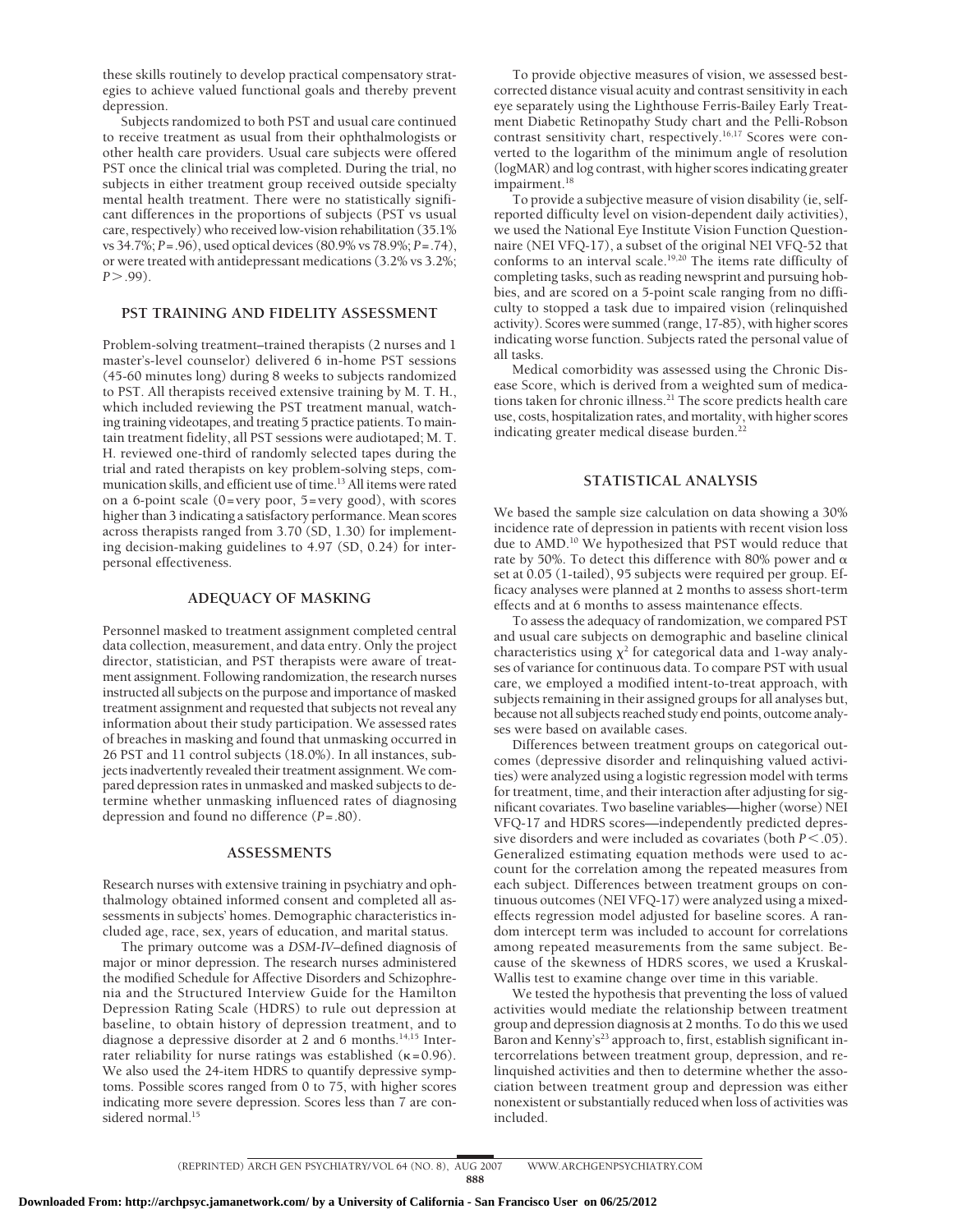| Table 1. Baseline Demographic and Clinical Characteristics by Treatment Assignment <sup>a</sup> |  |
|-------------------------------------------------------------------------------------------------|--|
|-------------------------------------------------------------------------------------------------|--|

| <b>Characteristic</b>                                                                | <b>Problem-Solving Treatment</b><br>$(n=105)$ | <b>Usual Care</b><br>$(n=101)$ |
|--------------------------------------------------------------------------------------|-----------------------------------------------|--------------------------------|
| Demographic characteristic                                                           |                                               |                                |
| Mean (SD) age, y                                                                     | 81.3(5.4)                                     | 81.0(6.3)                      |
| Female sex, %                                                                        | 65.7                                          | 74.3                           |
| White race, %                                                                        | 98.1                                          | 99.0                           |
| Married, %                                                                           | 42.9                                          | 40.6                           |
| Mean (SD) education, y                                                               | 12.4(2.3)                                     | 12.7(3.5)                      |
| Clinical characteristic                                                              |                                               |                                |
| Mean (SD) best distance acuity, logarithm of the minimum angle of resolution         | 0.56(0.33)                                    | 0.64(0.44)                     |
| Mean (SD) best contrast sensitivity, log contrast sensitivity                        | 0.71(0.43)                                    | 0.61(0.44)                     |
| Mean (SD) Chronic Disease Score <sup>b</sup>                                         | 5.5(2.8)                                      | 5.0(3.2)                       |
| Mean (SD) National Eye Institute Vision Function Questionnaire–17 score <sup>c</sup> | 34.28 (14.12)                                 | 34.77 (12.80)                  |
| Mean (SD) Hamilton Depression Rating Scale score <sup>d</sup>                        | 2.10(2.07)                                    | 2.25(2.36)                     |
| Underwent previous depression treatment, %                                           | 3.4                                           | 1.5                            |

aThere were no significant differences between groups.

**bScores ranged from 0 to 15, with higher scores indicating worse health status.** 

<sup>c</sup>Scores ranged from 16 to 76, with higher scores indicating worse vision function.

d Scores ranged from 0 to 75, with higher scores indicating worse depression.

|                                 |                        | Acute Effect <sup>a</sup>       |                       |            | Maintenance Effect <sup>b</sup> |                               |                            |            |
|---------------------------------|------------------------|---------------------------------|-----------------------|------------|---------------------------------|-------------------------------|----------------------------|------------|
| <b>Measure</b>                  | <b>PST</b><br>$(n=95)$ | <b>Usual Care</b><br>$(n = 99)$ | 0R<br>(95% CI)        | P<br>Value | <b>PST</b><br>$(n=95)$          | <b>Usual Care</b><br>$(n=95)$ | 0 <sub>R</sub><br>(95% CI) | P<br>Value |
| Depression, No. $(\%)^c$        | 11(11.6)               | 23(23.2)                        | $0.39(0.17-0.92)$     | .03        | 20(21.1)                        | 26(27.4)                      | $0.65(0.33-1.39)$          | .29        |
| No. of lost activities $(\%)^d$ | 22(23.2)               | 37(37.4)                        | $0.48$ (0.25 to 0.96) | .04        | 29(30.5)                        | 42 (44.2)                     | $0.53(0.28-1.01)$          | .06        |

|                                                                                                  |                             | Acute Effect <sup>a</sup>       |                                          |            |                                | Maintenance Effect"            |                                            |            |
|--------------------------------------------------------------------------------------------------|-----------------------------|---------------------------------|------------------------------------------|------------|--------------------------------|--------------------------------|--------------------------------------------|------------|
|                                                                                                  | <b>PST</b><br>$(n=95)$      | <b>Usual Care</b><br>$(n = 99)$ |                                          | Value      | <b>PST</b><br>$(n=95)$         | <b>Usual Care</b><br>$(n=95)$  |                                            | Value      |
| Mean (SE) change in NEI VFQ-17 score <sup>e</sup><br>Mean (SD) change in HDRS score <sup>t</sup> | 0.96(7.97)<br>$-0.35(2.88)$ | $-1.35(7.80)$<br>$-0.58(2.96)$  | $4.17_{1.193}$<br>0.298 <sub>1.191</sub> | .04<br>.59 | $-0.97(8.88)$<br>$-1.03(4.12)$ | $-2.45(9.64)$<br>$-1.04(4.32)$ | $1.22_{1.189}$<br>$0.000$ <sub>1,189</sub> | .27<br>.99 |

Abbreviations: CI, confidence interval; HDRS, Hamilton Depression Rating Scale; NEI VFQ-17, National Eye Institute Vision Function Questionnaire–17;

 $a$ At 2 months.

b<sub>At 6</sub> months.

<sup>c</sup> DSM-IV–defined diagnosis of a depressive disorder.<br><sup>d</sup>Valued activity relinquished.

<sup>e</sup> Change from baseline. Scores ranged from 5 to 85. Positive scores indicate improved function.

<sup>f</sup> Change from baseline. Scores ranged from 0 to 75. Negative scores indicate worse depression.

To determine whether treatment was related to course of depression, we classified subjects as never having depression or as having incident, remitted, or persistent depression and compared the distribution of these outcomes by treatment group using a  $\chi^2$  test.

# **RESULTS**

Problem-solving treatment and usual care subjects had no clinically or statistically significant differences in their baseline characteristics (**Table 1**). From baseline to 6 months, there were no statistically significant changes in visual acuity by treatment group (mean change, PST, −0.11 logMAR units [SD, 0.32 logMAR units]; usual care, −0.05 logMAR units [SD, 0.33 logMAR units]; *F*1,180=2.06; *P*=.15]. **Table 2** compares incidence rates of depressive disorders, rates of relinquishing valued activities, and changes in NEI VFQ-17 and HDRS scores at months 2 and 6 by treatment assignment.

# **SHORT-TERM PREVENTIVE EFFECTS**

At 2 months, 11 (11.6%) PST subjects (9 with major depression and 2 with minor depression) and 23 (23.2%) usual care controls (14 with major depression and 9 with minor depression) developed a depressive disorder. Problem-solving treatment subjects had less than half the odds of developing a depressive disorder as controls (odds ratio [OR], 0.39; 95% confidence interval [CI], 0.17-0.92; *P* =.03). The number of patients needed to be treated with PST to prevent 1 case of depression was 9 (95% CI, 5-72). The large CI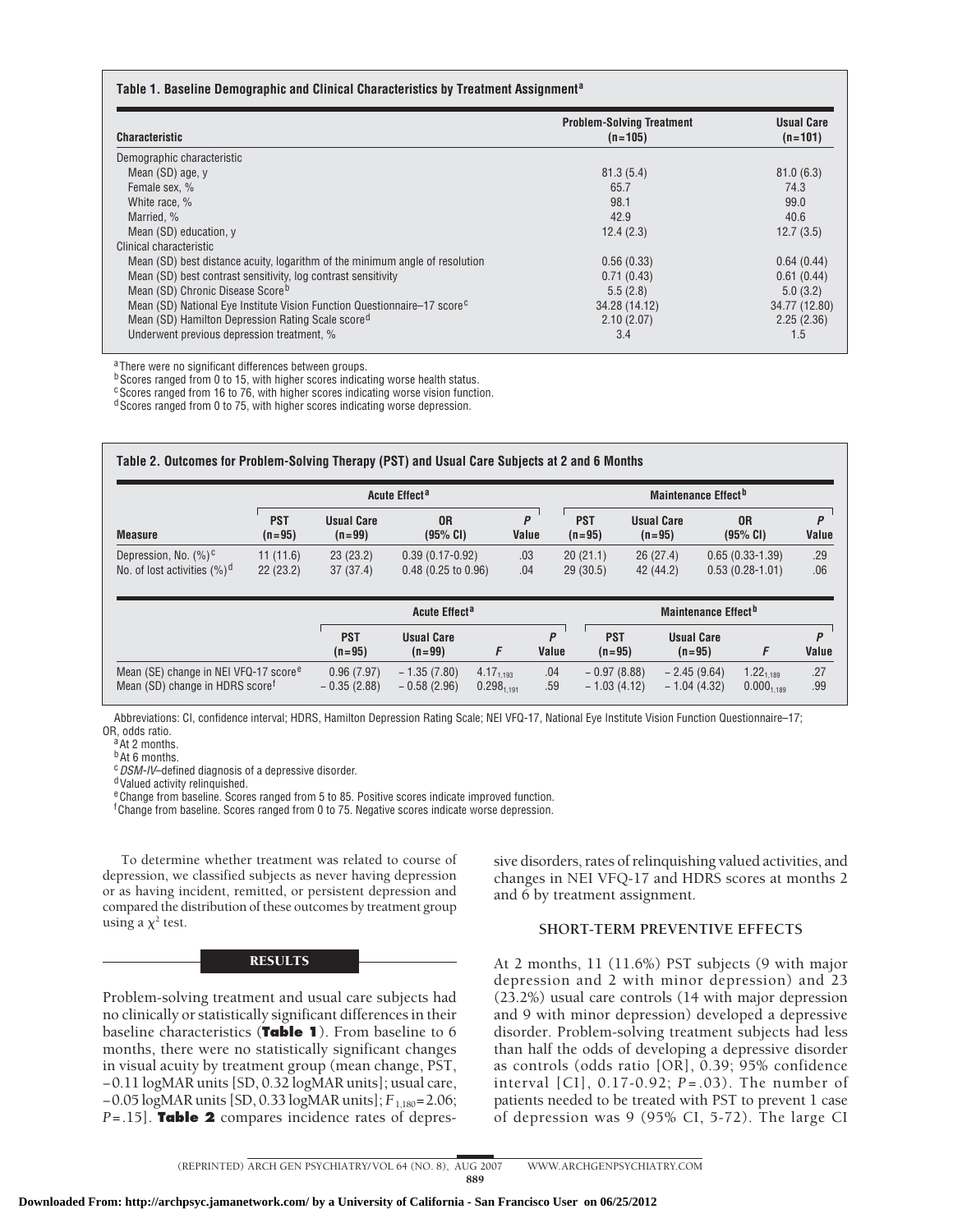| Table 3. Course of Depression <sup>a</sup> |                                              |                               |  |  |  |
|--------------------------------------------|----------------------------------------------|-------------------------------|--|--|--|
| <b>Course of Depression</b>                | <b>Problem-Solving Treatment</b><br>$(n=95)$ | <b>Usual Care</b><br>$(n=95)$ |  |  |  |
| Persistent <sup>b</sup>                    | 4(4.2)                                       | 16(16.8)                      |  |  |  |
| Remitted <sup>c</sup>                      | 7(7.4)                                       | 6(6.3)                        |  |  |  |
| Incident <sup>d</sup>                      | 16(16.8)                                     | 10(10.5)                      |  |  |  |
| None <sup>e</sup>                          | 68 (71.6)                                    | 63 (66.3)                     |  |  |  |

<sup>a</sup>Subjects evaluated at 2 and 6 months.  $\chi_{1,3}^2 = 8.46$ ; *P*=.04. All values are given as number (percentage).<br> $b$ Depression diagnosis at 2 and 6 months.

cDepression diagnosis at 2 months but not at 6.

<sup>d</sup> Depression diagnosis at 6 months but not at 2.

eNo depression diagnosis at 2 or 6 months.

reflects the size of the sample and the low incidence rate of depression.

The reduction in risk attributable to PST was 11% (95% CI, 0.6-21.0). To account for the unknown effects of attrition (11 PST subjects and 6 controls dropped from the study), we imputed depression status for missing subjects at 2 months under 4 scenarios. In the worst case (ie, all missing PST subjects were depressed and all controls were not), the OR for PST vs usual care was 0.89 (95% CI, 0.43-1.82; *P*=.75). For the best case (ie, no PST subjects were depressed and all controls were depressed), the OR was 0.33 (95% CI, 0.14-0.76; *P*=.01). If all missing subjects were depressed or if no missing subjects were depressed, the ORs were 0.78 (95% CI, 0.38- 1.60; *P*=.50) and 0.38 (95% CI, 0.16-0.88; *P*=.02), respectively. These data provide the context in which to interpret our results.

Table 2 also shows that fewer PST subjects than controls relinquished a valued activity (OR, 0.48; 95% CI, 0.25-0.96; *P*=.04). We tested a mediation model to determine whether relinquishing a valued activity mediated the relationship between PST and depression using a logistic regression with depression diagnosis at 2 months as the outcome. Treatment group was entered on the first step and significantly predicted depression (OR, 2.31; 95% CI, 1.06-5.06; *P*=.04). This relationship diminished when activity loss was added (OR for treatment group, 2.04; 95% CI, 0.92-4.54; *P*=.08). Activity loss, however, was significant (OR, 2.55; 95% CI, 1.18-5.50; *P*=.02). These results suggest that PST prevented depression to the extent that it prevented loss of a valued activity.

Changes in NEI VFQ-17 scores, a subjective measure of vision-related task difficulty, showed that PST subjects had improved subjective vision function despite no change in objective acuity, whereas controls showed decline  $(F_{1,193}=4.17; P=.04)$  with no change in acuity. This change in NEI VFQ-17 score translates clinically to less difficulty on at least 1 vision-related functional activity for PST subjects and comparatively greater difficulty for controls. There were no significant differences in HDRS score changes over time between treatment groups.

# **MAINTENANCE EFFECTS**

At 6 months, the prevalence of depressive disorders was not significantly different between treatment groups: 20

(21.1%) PST subjects (15 with major depression and 5 with minor depression) and 26 (27.4%) controls (14 with major depression and 12 with minor depression) developed a depressive disorder (OR, 0.65; 95% CI, 0.33- 1.39; *P*=.29). At 2 months, however, PST subjects were almost half as likely to relinquish valued activities as controls (OR, 0.53; 95% CI, 0.28-1.01; *P*=.06), though this difference did not meet the customary level of statistical significance. There were no significant differences on NEI VFQ-17 (*P*=.27) or HDRS (*P*=.99) scores.

# **COURSE OF DEPRESSION**

**Table 3** demonstrates that the course of depression at 6 months differed by treatment group  $(\chi^2_{1,3}=8.46; P=.04)$ . Only 4 of the 11 PST subjects (36.4% [4.2% of all PST subjects]) who were depressed at 2 months remained depressed at 6 months compared with 16 of 22 controls (72.7% [16.8% of all controls]). From months 2 to 6, following cessation of active treatment, more PST subjects than controls (16.8% of all PST subjects vs 10.5% of all controls) developed a depressive disorder. This trend accounted for PST's reduced treatment effect at 6 months and suggests that additional PST treatment may have been necessary to prevent depression in these subjects. In particular, the subjects with incident depression in the PST group had higher mean HDRS scores at baseline (4.0 [SD, 2.1]) and at 2 months (3.67 [SD, 3.0]) compared with subjects who never became depressed (1.35 [SD, 1.6] and 1.26 [SD, 1.5], respectively; both comparisons  $P < 0.001$ . It appears that PST mitigated their risk of depression initially but that its benefit decreased once it was removed.

# **COMMENT**

We found that PST prevented depressive disorders as a short-term preventive treatment but that its effect did not persist over time. Although some may consider this to be a negative outcome, we found substantial evidence that PST is not the same as usual care. For one, we observed the hypothesized 50% risk reduction at 2 months and found that preventing the loss of valued activities mediated the relationship between PST and depression. We underestimated, however, the incidence of depression following cessation of treatment. This suggests that booster treatments for all PST subjects or rescue treatments for those with low-level depressive symptoms may have been necessary to sustain PST's ability to prevent depressive disorders. The former is a continuation of the selective intervention strategy that targets an asymptomatic highrisk group, whereas the latter is an indicated preventive strategy in that it targets patients with what may be early signs of depression.<sup>5</sup> In fact, our data and a recent review of brief interventions to prevent depression in older persons suggest the feasibility and effectiveness of these approaches.<sup>24</sup>

When we examined depression as a continuous measure of symptoms, we found no significant changes or differences between treatment groups. This was expected given that we enrolled subjects without depression. Although a notable minority developed a depres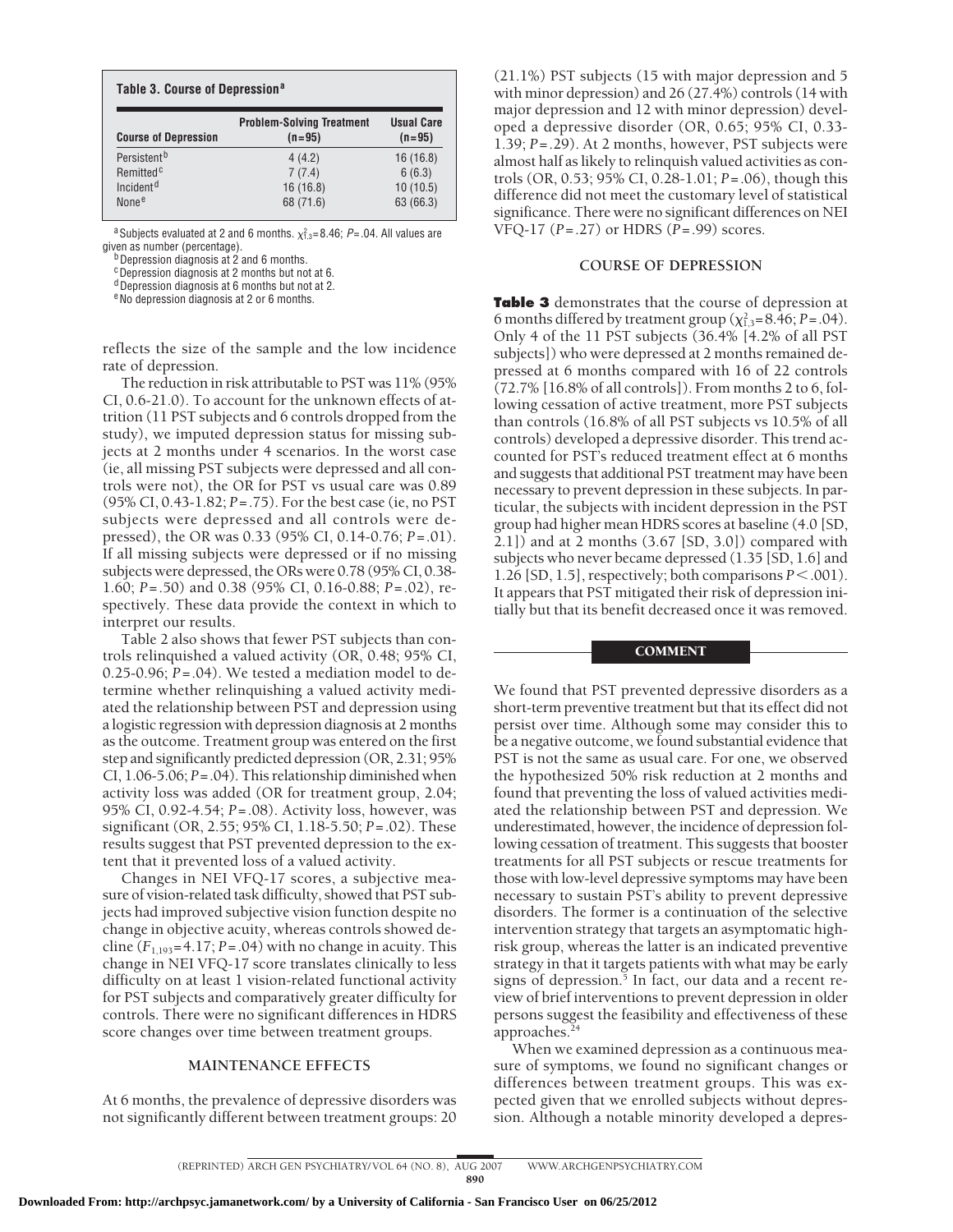sive disorder over time, the preponderance of HDRS scores in the sample remained low throughout the study. Nevertheless, our data indicate that even a few depressive symptoms, below even what is considered subsyndromal depression, increase the risk for subsequent depressive disorder. This suggests that indicated preventive interventions that target patients with low-level depressive symptoms may be more efficient.

Second, we found that the incidence rate of depression in controls was lower than we had observed in an earlier observational study.<sup>11</sup> We suspect that frequent contact with study personnel and the expectation of receiving PST following the clinical trial accounted for this. Thus, we believe that diminution of treatment efficacy over time in PST subjects, nonspecific benefits for controls, and insufficient statistical power may account for the findings.

Third, the course of depression differed in PST and control subjects. Depression in controls, at least from 2 to 6 months, was more likely to persist, whereas in PST subjects, it was more likely to remit. Whether depression at 6 months in PST subjects would similarly remit is unknown.

From a research design perspective we have shown that systematic sampling, successful randomization and masking, protocol-driven treatment, assessment of multiple relevant outcomes, and maintenance of treatment fidelity are feasible in psychosocial intervention studies. The generalizability and specificity of this study, however, may be limited by the unique visual characteristics of the sample, the uncertain effects of attrition, and the absence of an attention control treatment group. Our current National Eye Institute–funded clinical trial to improve vision function in AMD randomizes subjects to PST and supportive therapy (a placebo psychological treatment) to control for nonspecific treatment effects. However, our finding in this study, that preventing loss of valued activities mediated PST's efficacy to prevent depression at 2 months, suggests a specific treatment effect: that PST-treated subjects may have been able to develop compensatory strategies to continue to pursue valued activities.

Currently, depression is a major public health problem because it causes suffering, disability, and excess health care costs and is often unrecognized and untreated.<sup>1</sup> Although physicians have been more inclined to prescribe antidepressant medications in recent years, the effectiveness of this practice is unknown.<sup>25</sup> In fact, many older persons are dissatisfied with such treatment and do not adhere to prescribed medications.<sup>26,27</sup> These trends have prompted the development of innovative, collaborative care models to treat depression, but substantial barriers prevent their broad implementation.28-31 As a result, depression remains a difficult condition to treat.<sup>32</sup> Thus, preventing depression may be more sensible, and perhaps more cost-effective, than waiting to treat it once it occurs or failing to treat it at all.

Our study adds important new information to the ongoing study of enhanced-care models to prevent or treat depression. We have shown that PST can prevent depression and influence its course, at least temporarily, and help people with visual impairments preserve valued activities. In the face of progressive vision loss, these are positive findings. They add to other studies that demonstrate the value of depression-management specialists working collaboratively with physicians to treat and, as our data suggest, prevent depression in older patients.<sup>28-31</sup> In a larger sense, our study suggests that a practical, problem-solving intervention like PST may prevent depression in other diseases. Because its treatment approach is relatively generic, non–mental health specialists can readily deliver PST to patients with other disabling conditions, such as heart disease, cancer, and stroke. Moreover, because Medicare reimburses nurses (about \$50 per session) to deliver interventions like PST to patients in their homes, such treatments are ready to move from the research realm to routine clinical care.

Future studies might investigate the optimal timing of PST (perhaps to include booster or rescue treatments) to prevent depression for longer time periods and evaluate its cost-effectiveness. Smit et al,<sup>33</sup> for example, who reported that 1 in every 5 cases of late-life depression is a new case, recommended directing prevention efforts to people with subsyndromal symptoms to generate the best health benefits against the lowest costs. In this context, we view our study as part of the larger effort to find ways to manage depression in medical settings. As the population ages, increasingly large numbers of older adults will become disabled and depressed. Whether their disability is due to AMD or other chronic diseases, finding ways to prevent depression is clearly important.

**Submitted for Publication:** October 10, 2006; final revision received January 22, 2007; accepted January 22, 2007.

**Correspondence:** Barry W. Rovner, MD, Jefferson Hospital for Neuroscience, 900 Walnut St, 4th Floor, Philadelphia, PA 19107 (barry.rovner@jefferson.edu). **Financial Disclosure:** None reported.

**Funding/Support:** This work was supported by grant RO1 MH61331 from the National Institute of Mental Health; grant U01 EY 015839 from the National Eye Institute; and the Farber Institute for Neurosciences of Thomas Jefferson University.

# **REFERENCES**

- 1. Bruce ML. Depression and disability in late life: directions for future research. *Am J Geriatr Psychiatry*. 2001;9(2):102-112.
- 2. Norton MC, Skoog I, Toone L, Corcoran C, Tschanz JT, Lisota RD, Hart AD, Zandi PP, Breitner JC, Welsh-Bohmer KA, Steffens DC; Cache County Investigators. Three-year incidence of first-onset depressive syndrome in a population sample of older adults: The Cache County Study. *Am J Geriatr Psychiatry*. 2006;14 (3):237-245.
- 3. Reynolds CF III, Dew MA, Pollock BG, Mulsant BH, Frank E, Miller MD, Houck PR, Mazumdar S, Butters MA, Stack JA, Schlernitzauer MA, Whyte EM, Gildengers A, Karp J, Lenze E, Szanto K, Bensasi S, Kupfer DJ. Maintenance treatment of major depression in old age. *N Engl J Med*. 2006;354(11):1130-1138.
- 4. Charney DS, Reynolds CF III, Lewis L, Lebowitz BD, Sunderland T, Alexopoulos GS, Blazer DG, Katz IR, Meyers BS, Arean PA, Borson S, Brown C, Bruce ML, Callahan CM, Charlson ME, Conwell Y, Cuthbert BN, Devanand DP, Gibson MJ, Gottlieb GL, Krishnan KR, Laden SK, Lyketsos CG, Mulsant BH, Niederehe G, Olin JT, Oslin DW, Pearson J, Persky T, Pollock BG, Raetzman S, Reynolds M, Salzman C, Schulz R, Schwenk TL, Scolnick E, Unutzer J, Weissman MM, Young RC; Depression and Bipolar Support Alliance. Depression and Bipolar Support Alliance consensus statement on the unmet needs in diagnosis and treatment of mood disorders in late life. *Arch Gen Psychiatry*. 2003;60(7):664-672.